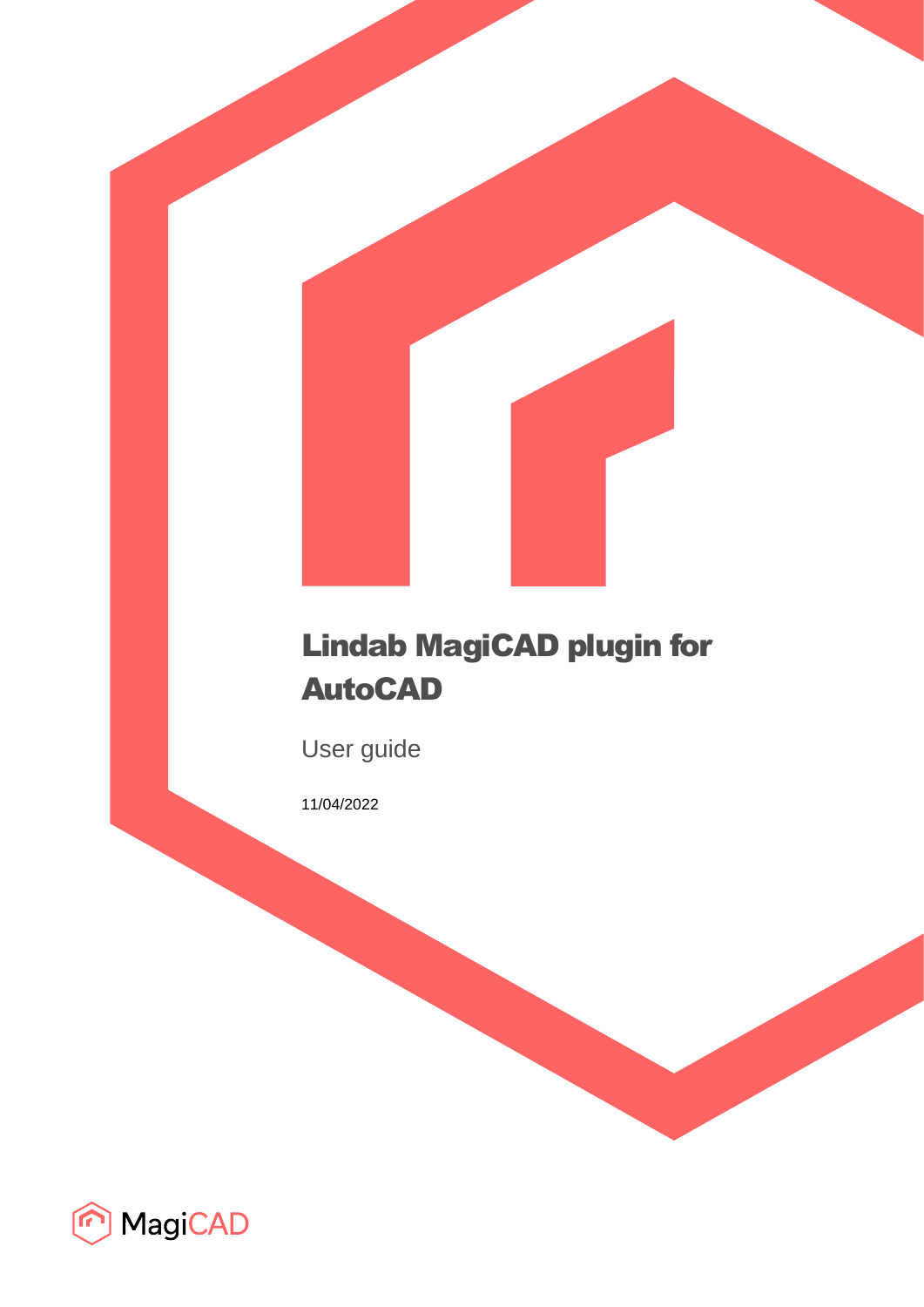

# **Content**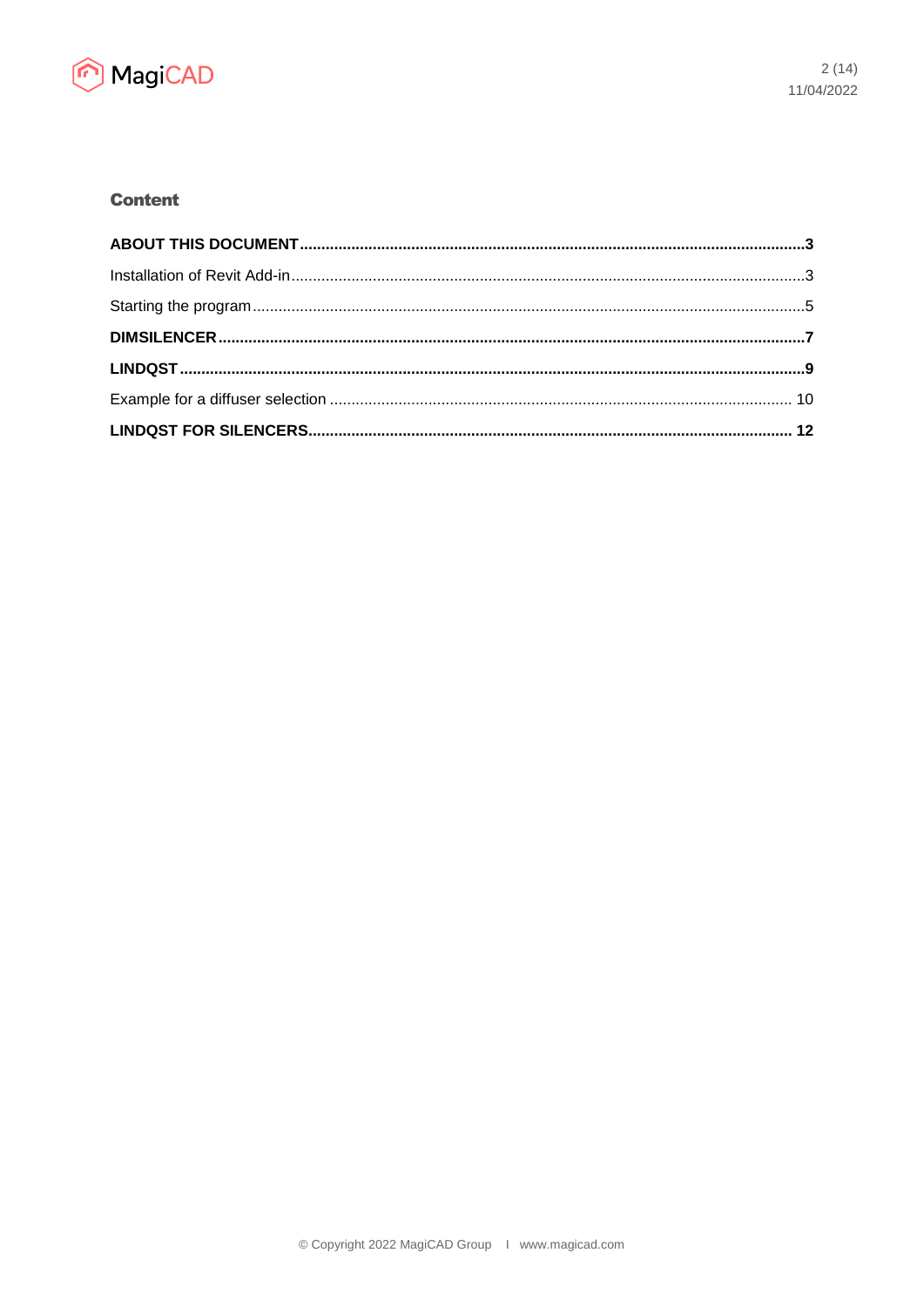

## About this document

This document is user guide for using Lindab MagiCAD plugin for AutoCAD. With plugin users is able to transfer devices from LindQST to MagiCAD for Revit application. The benefits are that you can use Lindabs advanced calculation and presentation methods in LindQST application.

The plugin supports also silencer transferring between DIMsilencer and MagiCAD for AutoCAD applications.

## Installation

#### **Requirements**

To be able to use the plugin between the Lindab LindQST Software and MagiCAD for AutoCAD you need to have:

#### AutoCAD

• AutoCAD 2017 - 2023

#### MagiCAD (optional)

- MagiCAD for AutoCAD 2022 (with AutoCAD 2017 2022)
- MagiCAD for AutoCAD 2023 (with AutoCAD 2019 2023)

The 64-bit installer can be downloaded from:

https://portal.magicad.com/download/ProductSearch?searchStr=Lindab&categoryId=3

**NOTE: You need to have local administrator rights to install the plugin on your computer.**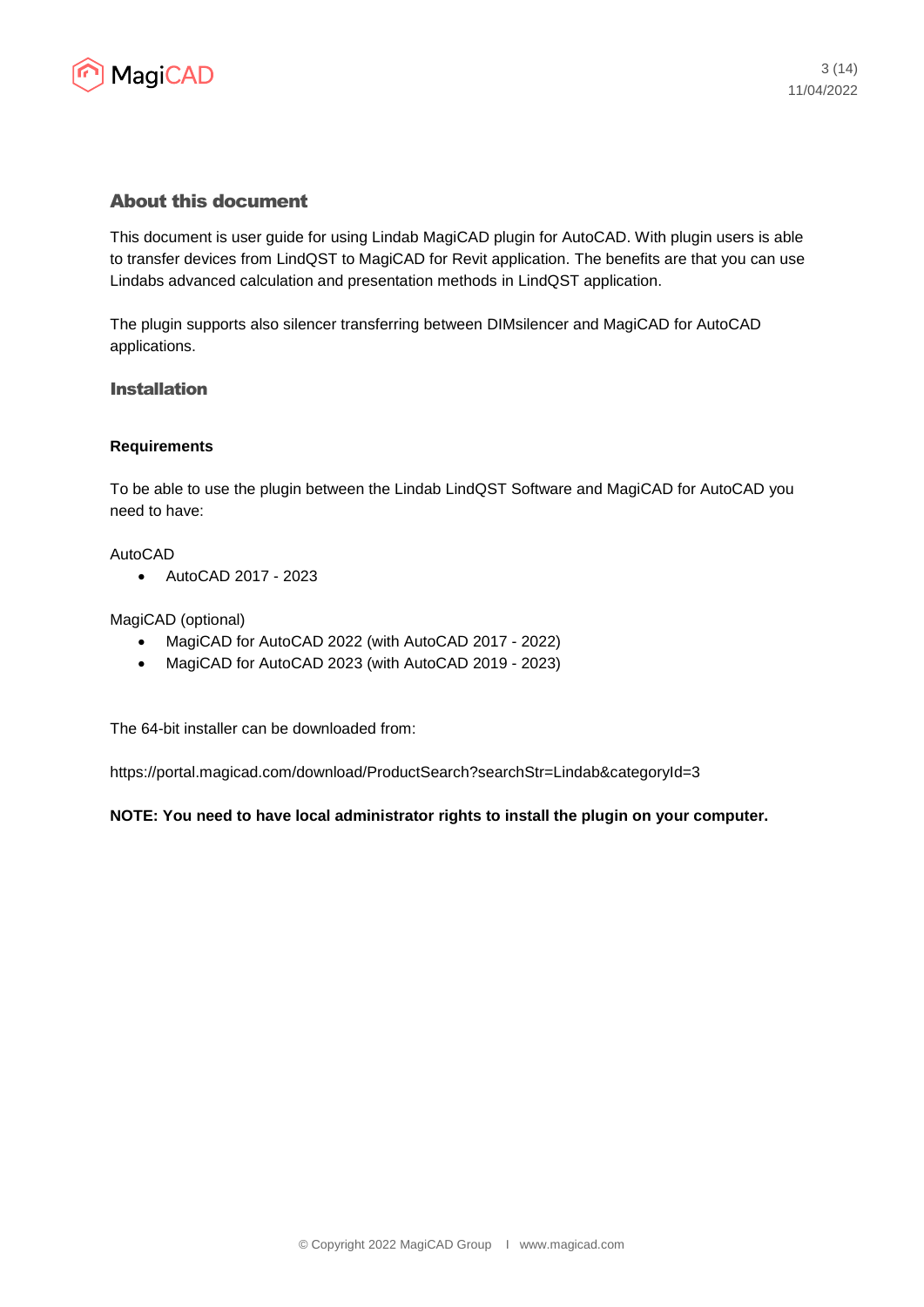



The installation Wizard will guide you through the installation; we recommend selecting the suggested installation paths.

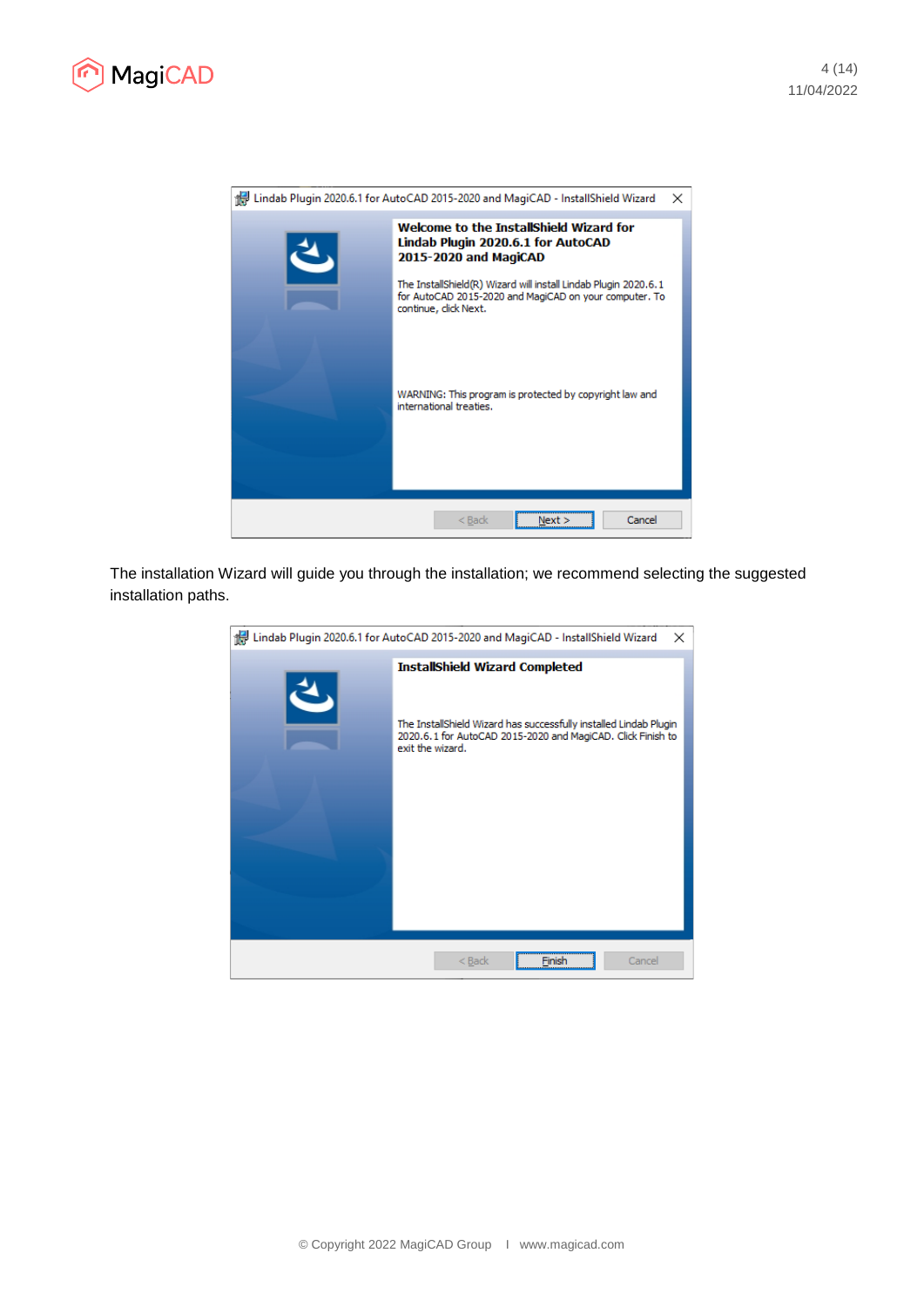

#### Starting the program

Now you can install the Lindab DIMsilencer software.

DIMsilencer: http://www.lindab.com/global/pro/downloads/software/ventilation/pages/dimsilencer.aspx



Using the features of the plugin:



Start a project on AutoCAD and select the "MagiCAD Plugins" tab.

#### Connection to DIMsilencer

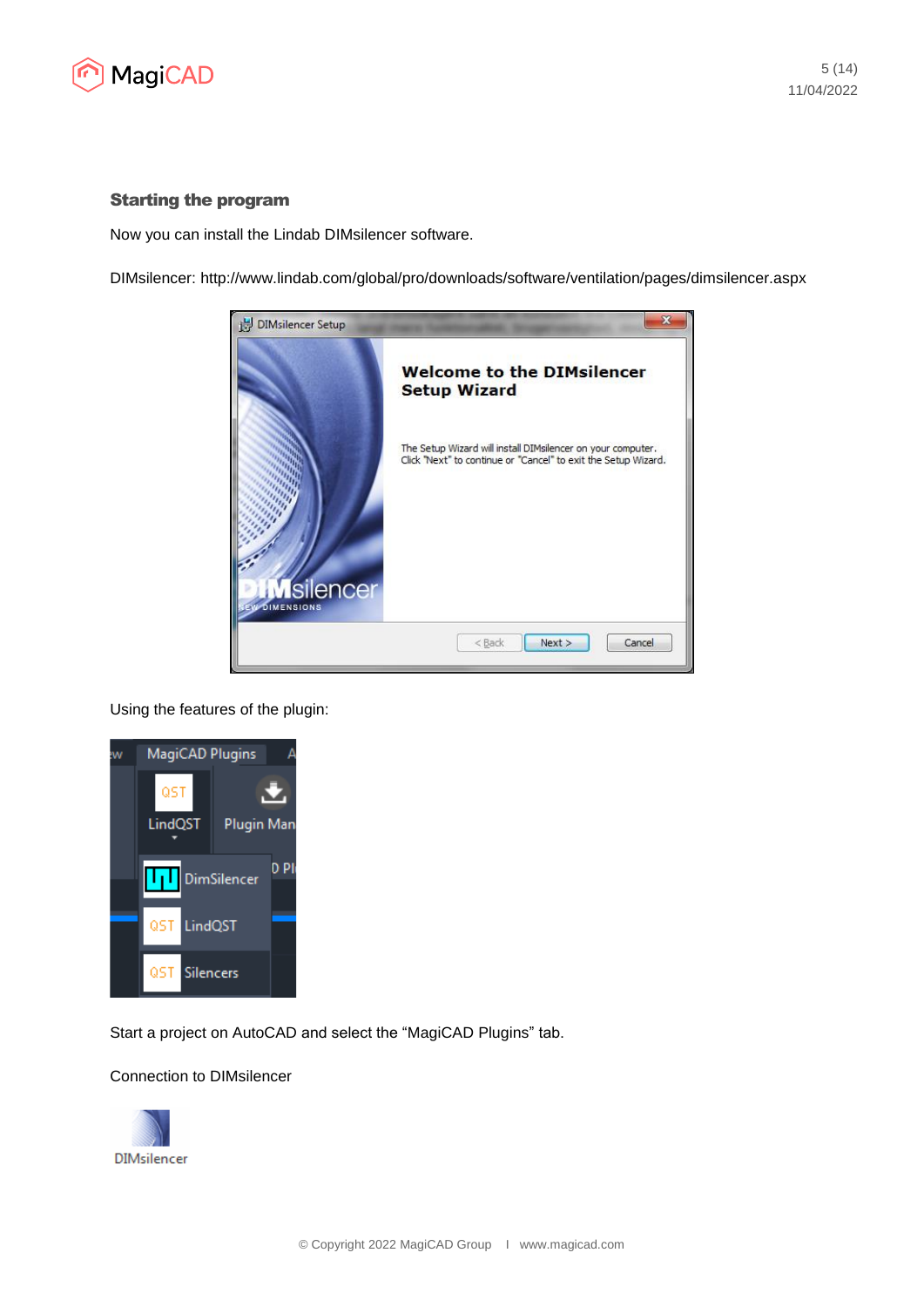

### Connection to LindQST (Webbased Comfort Selection Tool)



**Lindab Quick Selection Tool** Connection to LindQST for silencers (Webbased Comfort Selection Tool)

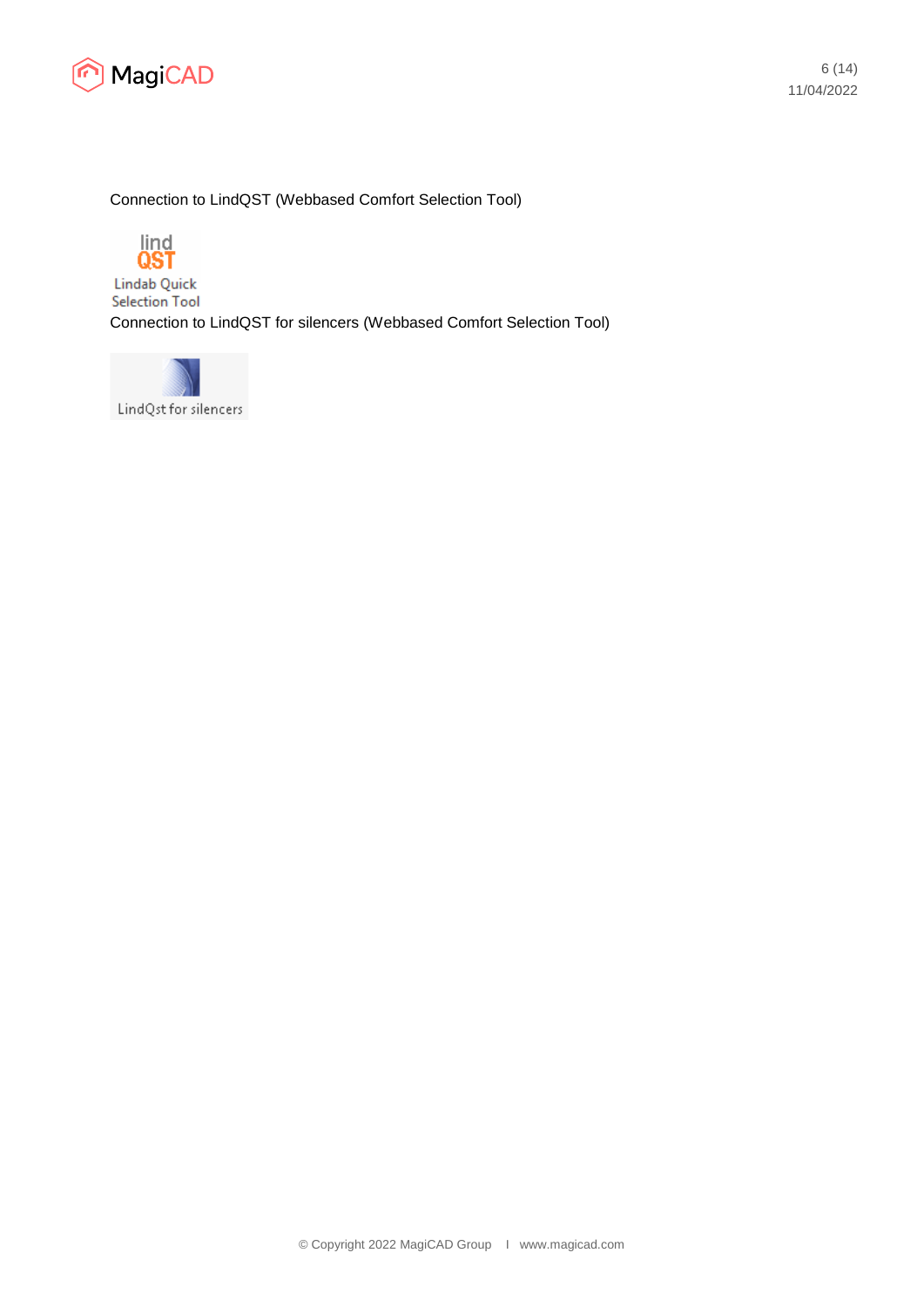

## **DIMsilencer**

In DIMsilencer you can select Lindab silencers. DIMsilencer is an advanced software to state requirements, calculate results and compare Lindab silencers with each other are of great benefit to detect and solve sound problems in your duct design. Especially the possibility to use parametrical, will say non-standard sizes, for rectangular silencers and transfer them to MagiCAD are unique.

Push the DIMsilencer button and select the circular or rectangular duct for which you want to calculate and insert a silencer.



DIMsilencer will now open and you can enter the sound values before the silencer and the designated result after the silencer.

If you ran flow summation in MagiCAD before, the airflow will be transferred as well to calculate the sound generation; otherwise you can enter these values also manually.

| MagiCAD Välj komponent        |                                 |          |                                     |                         | B                                                    |
|-------------------------------|---------------------------------|----------|-------------------------------------|-------------------------|------------------------------------------------------|
|                               | Markera ljuddämparens placering |          |                                     |                         | Ljuddämpare                                          |
| Omgivning                     |                                 |          |                                     | Rum                     | Kanaltyp <sup>-</sup><br>C Rektangulär<br>C Cirkulär |
| <b>Uteluft</b>                |                                 | Före     |                                     | Efter<br>Tilluft        | Typ av ljuddämpare<br>$\subset$ Böjd<br>C Rak        |
| Avluft                        |                                 |          |                                     | Frånluft                |                                                      |
| Krav för ljuddämpare          |                                 |          |                                     |                         | LRCA<br>Ljuddämpare<br>٠                             |
| Beskrivning av Lw före        |                                 |          |                                     |                         | 200<br>$\blacktriangledown$<br>Ansl. dim:<br>mm      |
|                               | Lw fore<br>ljuddämpare          | Dämpning | Max<br>Ljudalstring                 | Lw efter<br>ljuddämpare | 500<br>$\blacktriangledown$<br>Längd                 |
| 63 Hz<br>(dB)                 | 45                              | 11       |                                     | 34                      |                                                      |
| (dB)<br>125 Hz                | 50                              | 13       |                                     | 37                      |                                                      |
| 250 Hz<br>[dB]                | 48                              | 15       |                                     | $\overline{33}$         |                                                      |
| (dB)<br>500 Hz                | $\overline{47}$                 | 30       |                                     | 17                      |                                                      |
| 1000 Hz (dB)                  | 40                              | 46       |                                     | $-6$                    |                                                      |
| 2000 Hz (dB)                  | 35<br>28                        | 36<br>14 |                                     | $\overline{1}$<br>14    |                                                      |
| 4000 Hz (dB)                  | 14                              | 12       |                                     | $\overline{c}$          | ID<br>D                                              |
| 8000 Hz (dB)<br>dB(A)<br>vägt | 47                              |          | $\begin{array}{c} 0 \\ \end{array}$ | 27                      | L1                                                   |
| Luftflöde                     | $\overline{0}$<br>1/s           |          |                                     |                         |                                                      |
| Tryckfall:                    | $0$ $Pa$                        |          | Kanalhastighet                      | 0.0<br>m/s              | Vald produkt<br>LRCA 200 1000                        |
|                               |                                 |          |                                     |                         | <b>OK</b><br>Avbryt                                  |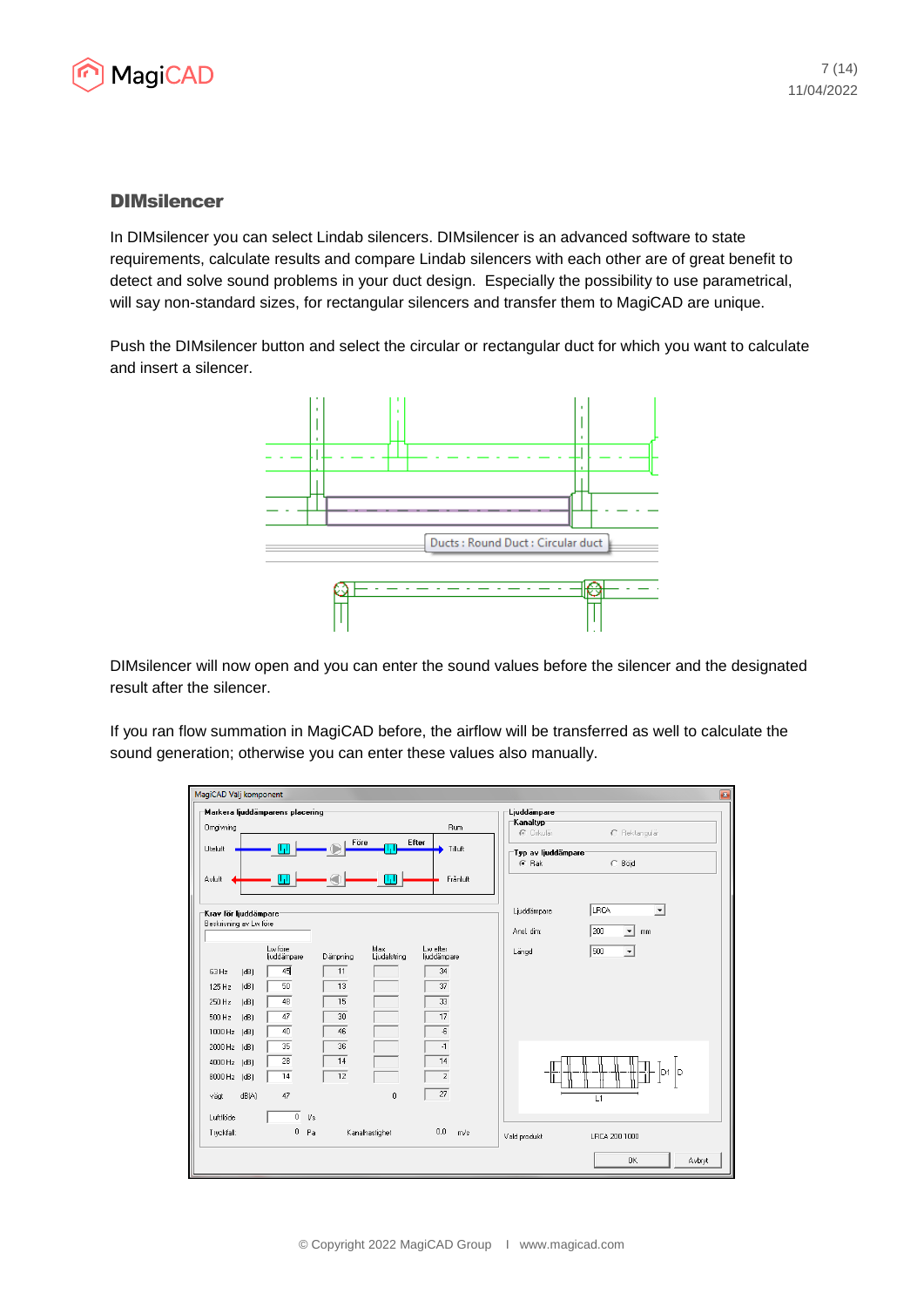

When you selected a silencer you press the"OK"-button. DIMsilencer will then close and MagiCAD dialog asks you to state a User Code.

In the last step you click on the duct you want to insert your silencer into. You can even select larger or smaller ducts than the size of the selected silencer. MagiCAD will in this case insert reductions automatically.

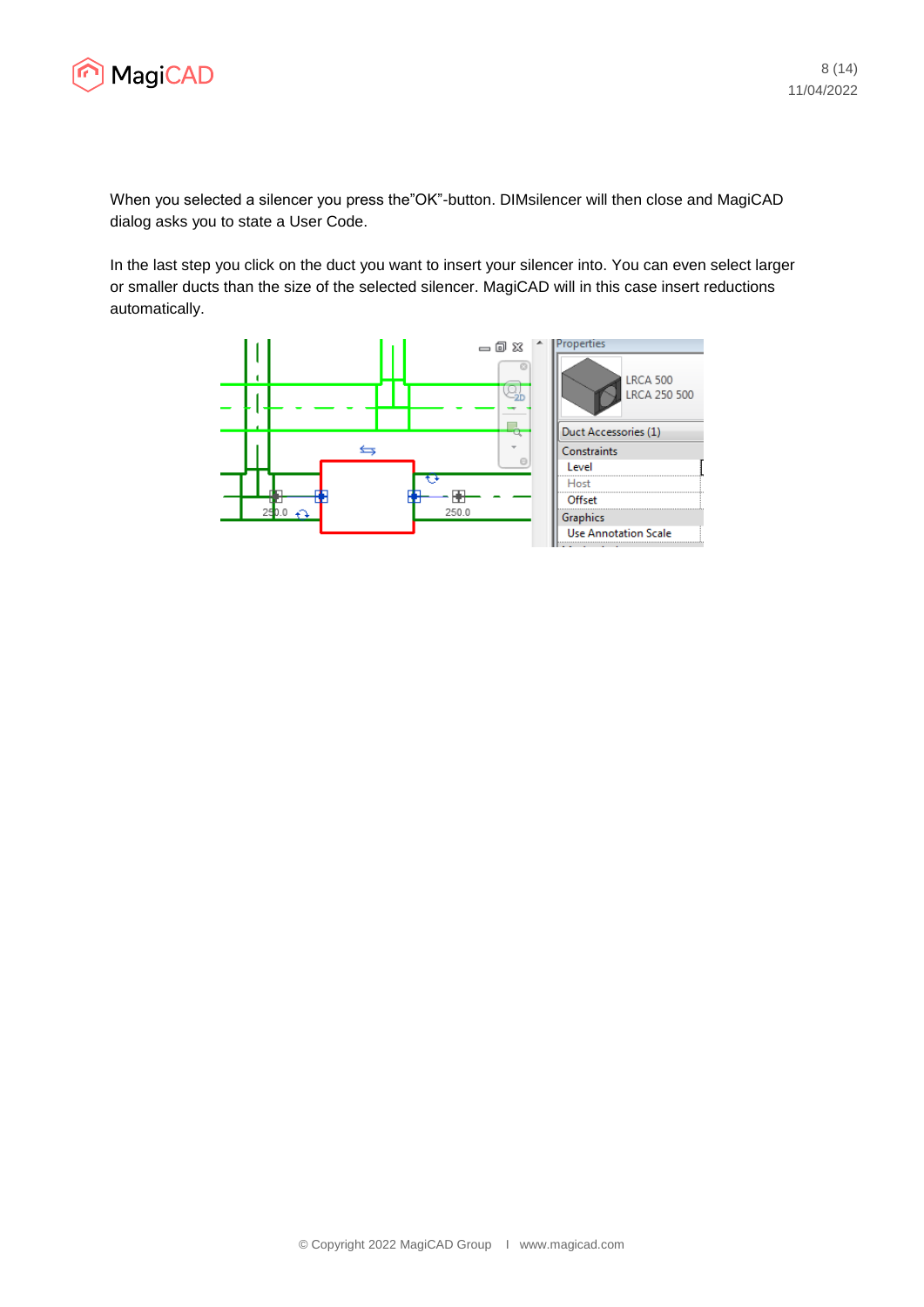

# LindQST

LindQST is a webbased selection tool for Lindabs Comfort product range including documentation.

| Find                                                                        | Calculate                                                                                                                                                                               | Project                                                |
|-----------------------------------------------------------------------------|-----------------------------------------------------------------------------------------------------------------------------------------------------------------------------------------|--------------------------------------------------------|
| find products, documents etc.                                               | $Q$ $\blacksquare$<br><b>Airborne Products</b><br>Diffusers. Nozzles. Grilles. Valves                                                                                                   | <b>Untitled project</b><br>Pick up where you left off  |
| <b>Airborne Solutions</b><br>Diffusers, Nozzles, Grilles, Valves            | <b>Waterborne Products</b><br>Chilled beams, Radiant panels, Fascade units                                                                                                              | My Projects<br>Create a new project or manage existing |
| <b>Waterborne Solutions</b><br>Chilled beams, Radiant panels, Fascade units | <b>Acoustic Products</b>                                                                                                                                                                | <b>Indoor Climate Designer</b>                         |
| <b>Acoustic Solutions</b><br>Circular & rectangular Silencers               | Circular & rectangular Silencers<br><b>Damper Products</b>                                                                                                                              | Simulate your indoor climate<br>Recent open projects   |
| <b>Damper Solutions</b><br>Balancing & Fire dampers                         | Balancing & Fire dampers<br>Duct Leakage                                                                                                                                                | <b>Untitled project</b>                                |
| <b>Industrial Fan Solutions</b><br><b>Industrial fans</b>                   | Energy and cost benefits between duct tightness classes<br><b>Wiring Schemes</b><br>Regulation units, connect cards, actuators, sensors                                                 |                                                        |
|                                                                             |                                                                                                                                                                                         |                                                        |
|                                                                             |                                                                                                                                                                                         |                                                        |
| Lindab if you wish to use our material in other matters.                    | Copyright 2020, Lindab AB. All rights reserved. lindQST.com is owned by Lindab AB all images, technical data and other material found on this site belongs to Lindab AB. Please contact |                                                        |

Push the LindQST button in MagiCAD to open a plugin browser and start LindQST.

**NOTE: You must start LindQST with the button in AutoCAD to be able to use the transfer function into MagiCAD for AutoCAD.**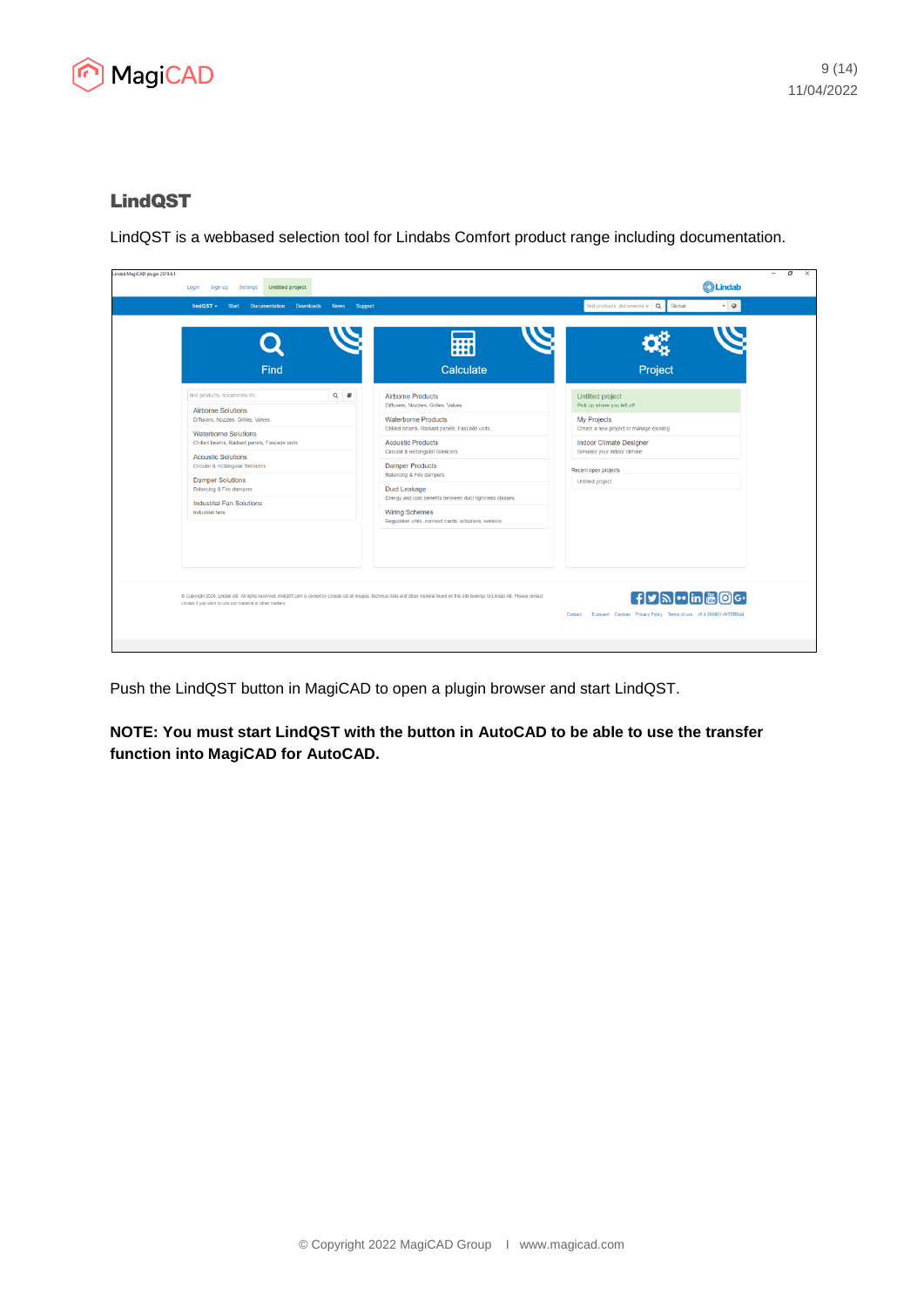

### Example for a diffuser selection

1. Select a Airborne Solutions or find suitable products with search



2. Select a product or define the search parameters for the diffuser you want to select. Enter the technical requirements, but at least airflow and sound.

| Sign up<br>Settings<br>Login                                                                                                                                       |                         |                              |               |                                                                                                                                                                                           |                 |                                       | CLindab                |
|--------------------------------------------------------------------------------------------------------------------------------------------------------------------|-------------------------|------------------------------|---------------|-------------------------------------------------------------------------------------------------------------------------------------------------------------------------------------------|-----------------|---------------------------------------|------------------------|
| $lindOST -$<br>Start                                                                                                                                               | Documentation           | Downloads<br>Support<br>News |               |                                                                                                                                                                                           |                 | find products, document   Q<br>Global | $\sqrt{ }$             |
| lindQST / Airborne Selector                                                                                                                                        |                         |                              |               |                                                                                                                                                                                           |                 |                                       |                        |
| Product category<br>1 <sup>1</sup>                                                                                                                                 |                         |                              |               |                                                                                                                                                                                           |                 |                                       |                        |
| Room type                                                                                                                                                          |                         | $\mathbb{A}\mathbb{II}$      |               |                                                                                                                                                                                           |                 |                                       |                        |
| Product category                                                                                                                                                   |                         | Ceiling diffusers            |               |                                                                                                                                                                                           |                 |                                       |                        |
|                                                                                                                                                                    |                         |                              |               |                                                                                                                                                                                           |                 |                                       |                        |
| 2 Product selection<br>Product line                                                                                                                                |                         | $\mathbb{A}\mathbb{I}$       |               | Design                                                                                                                                                                                    |                 | All                                   |                        |
| Duct connection size                                                                                                                                               |                         | $A\parallel$                 |               | Geometry                                                                                                                                                                                  |                 | All                                   |                        |
| Function                                                                                                                                                           |                         | Supply                       |               | Working setup                                                                                                                                                                             |                 | All                                   |                        |
| Plenum box                                                                                                                                                         |                         | Yes                          |               | Product name                                                                                                                                                                              |                 | $\cdot$ Q<br>All                      |                        |
|                                                                                                                                                                    |                         |                              |               | Max. product height                                                                                                                                                                       |                 |                                       |                        |
| 3 Technical data                                                                                                                                                   |                         |                              |               |                                                                                                                                                                                           |                 |                                       |                        |
| Air volume                                                                                                                                                         | $\mathbb{Q}_\mathbb{V}$ |                              | $1/s$ $\star$ | Max. sound power level                                                                                                                                                                    | L <sub>WA</sub> | 35                                    | dB(A)                  |
| Adjustment pressure                                                                                                                                                | $\triangle \mathsf{p}$  | $\circ$                      | Pa            | Max. total pressure loss                                                                                                                                                                  | $\triangle Pt$  |                                       | Pa                     |
|                                                                                                                                                                    |                         |                              |               | Max. throw                                                                                                                                                                                | 10.2            |                                       | m                      |
| * = these criterias must be completed<br>Note: All technical datas are for 1 diffuser<br>Note: $L_{pA} = L_{wA} - 4$ dB<br>Note: Airflow is given in airflow/meter |                         |                              |               |                                                                                                                                                                                           |                 |                                       |                        |
| C Update search SEARCH RESULTS: 0                                                                                                                                  |                         |                              |               |                                                                                                                                                                                           |                 | Number of products selected: 0        | Compare Add to project |
|                                                                                                                                                                    |                         |                              |               | @ Copyright 2017, Lindab AB. All rights reserved. lindQST.com is owned by Lindab AB all images, technical data and other material found on this site belongs to Lindab AB. Please contact |                 | <b>Hy Norm &amp; Giga</b>             |                        |

**NOTE: the more parameter you define the quicker and more selective the calculations will work.**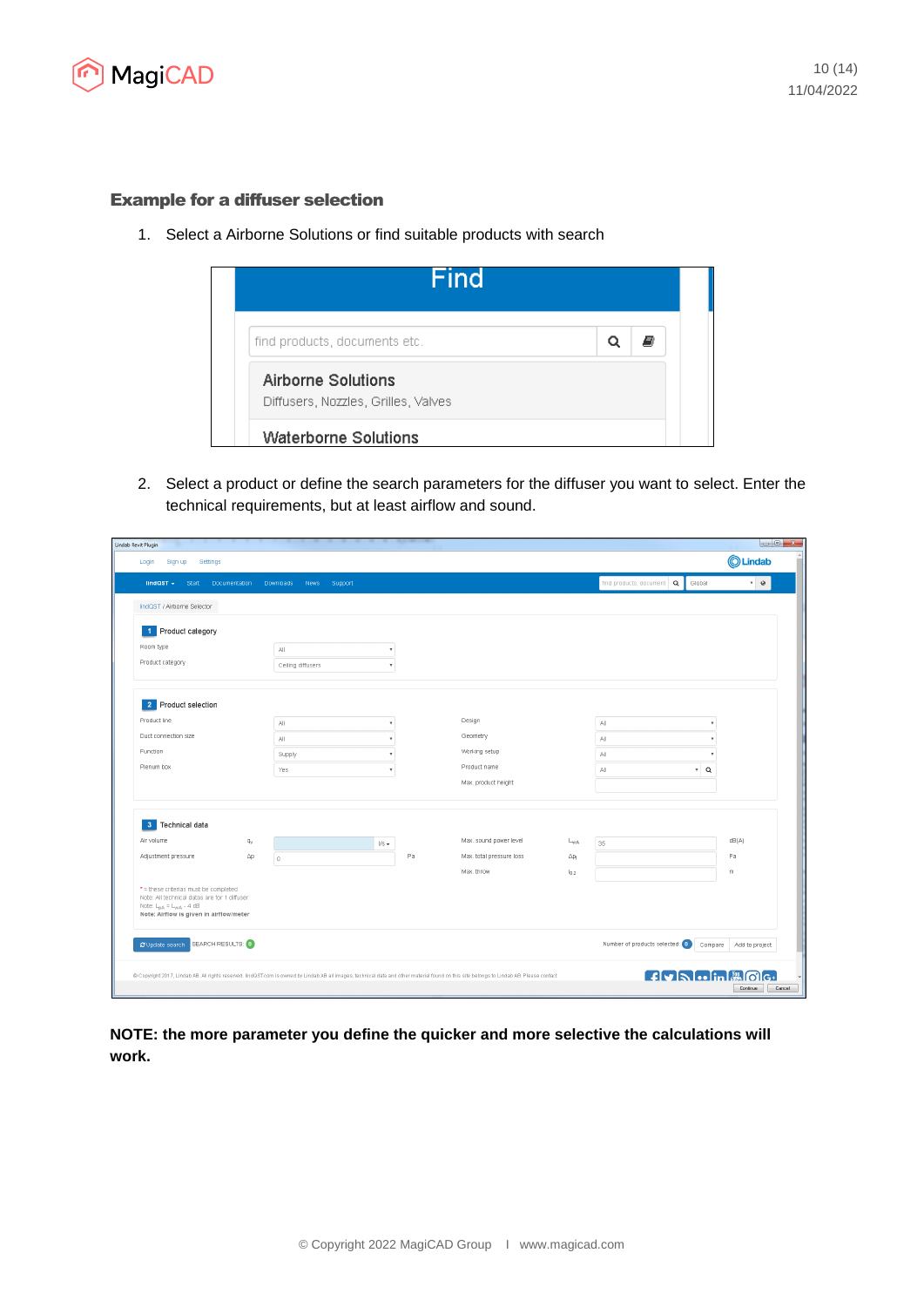

3. LindQST calculates all diffusers which fulfill the requirements. Push on"Update Search" to get a list of calculated diffusers. In the selection you can even compare 2 or more products to each other for detailed information.

| Lindab Revit Plugin   |                                                                         |                                              |                                                                                         |               |                         |                  | <b>WIND WORK &amp; I</b> |
|-----------------------|-------------------------------------------------------------------------|----------------------------------------------|-----------------------------------------------------------------------------------------|---------------|-------------------------|------------------|--------------------------|
|                       |                                                                         | Note: $L_{\text{pA}} = L_{\text{WA}} - 4$ dB | Note: All technical datas are for 1 diffuser<br>Note: Airflow is given in airflow/meter |               |                         |                  |                          |
|                       | C Update search                                                         | Number of products selected: 8               | Compare Add to project                                                                  |               |                         |                  |                          |
|                       | $\qquad \qquad \Box$                                                    |                                              | Order code                                                                              | Working setup | $L_{02}$ [m]            | $L_{wA}$ [dB(A)] | $\Delta p_t$ [Pa]        |
| к                     | $\qquad \qquad \qquad \qquad \qquad \qquad \qquad$                      | ▣                                            | CRL-100+MBB-100-100-S                                                                   | 4-way         | 1.7                     | 35               | 44                       |
| ٠                     | $\qquad \qquad \qquad \qquad \qquad \qquad \qquad \qquad \qquad$        | o                                            | CRL-100+MBB-100-100-S                                                                   | Vertical      | 5.3                     | 35               | 44                       |
| ٠                     | $\qquad \qquad \qquad \qquad \qquad \qquad \qquad \qquad \qquad$        | ₫                                            | CRL-100+MBB-100-100-S                                                                   | Vertical      | 4.3                     | 35               | 44                       |
|                       | $\blacksquare$                                                          | ₿                                            | CRL-100+MBB-100-100-S                                                                   | Vertical      | 3.8                     | 35               | 44                       |
| ٠                     | $\qquad \qquad \qquad \qquad \qquad \qquad \qquad \qquad \qquad \qquad$ | in,                                          | CRL-100+MBC-100-100                                                                     | 4-way         | 1.7                     | 24               | 38                       |
| ×                     | $\qquad \qquad \qquad \qquad \qquad \qquad \qquad \qquad \qquad \qquad$ | e‰                                           | CRL-100+MBC-100-100                                                                     | Vertical      | 5.3                     | 24               | 38                       |
| $\blacktriangleright$ | $\qquad \qquad \Box$                                                    | A                                            | CRL-100+MBC-100-100                                                                     | Vertical      | 4.3                     | 24               | 38                       |
|                       | $\blacksquare$                                                          | A                                            | CRL-100+MBC-100-100                                                                     | Vertical      | 3.8                     | 24               | 38                       |
| ٠                     | $\qquad \qquad \Box$                                                    | ₫                                            | CRL-125+MBB-100-125-S                                                                   | 4-way         | 1.4                     | 28               | 31                       |
| ٠                     | $\qquad \qquad \qquad \qquad \qquad \qquad \qquad \qquad \qquad \qquad$ | o                                            | CRL-125+MBB-100-125-S                                                                   | Vertical      | 3.9                     | 28               | 31                       |
| ٠                     | $\qquad \qquad \qquad \qquad \qquad \qquad \qquad \qquad \qquad \qquad$ | ₿                                            | CRL-125+MBB-100-125-S                                                                   | Vertical      | 3.5                     | 28               | 31                       |
|                       | $\blacksquare$                                                          | o                                            | CRL-125+MBB-100-125-S                                                                   | Vertical      | $\overline{\mathbf{3}}$ | 28               | 31                       |
| ٠                     |                                                                         | o                                            | CRL-125+MBB-125-125-S                                                                   | 4-way         | 1.4                     | < 20             | 12                       |
| ٠                     | $\qquad \qquad \qquad \qquad \qquad \qquad \qquad \qquad \qquad \qquad$ | o                                            | CRL-125+MBB-125-125-S                                                                   | Vertical      | 3.9                     | < 20             | 12                       |
| ×                     | $\qquad \qquad \qquad \qquad \qquad \qquad \qquad \qquad \qquad$        | ▣                                            | CRL-125+MBB-125-125-S                                                                   | Vertical      | 3.5                     | < 20             | 12                       |
| $\blacktriangleright$ | $\qquad \qquad \Box$                                                    | o                                            | CRL-125+MBB-125-125-S                                                                   | Vertical      | $\mathbf{3}$            | < 20             | 12                       |
| ٠                     |                                                                         | in 1976.                                     | CRL-125+MBC-100-125                                                                     | 4-way         | 1.4                     | < 20             | 18                       |
| ٠                     | $\qquad \qquad \qquad \qquad \qquad \qquad \qquad$                      | in.                                          | CRL-125+MBC-100-125                                                                     | Vertical      | 3.9                     | < 20             | 18                       |

4. Select a diffuser to get a detailed report including the"Export to MagiCAD" button.

| Lindab Revit Plugin<br>Sign up<br>Settings<br>Login                                                                                                                                                                                                      |               |                          |           |     |    |                                                                      |                   |              |                      |                                  |         |                                    | <b>OLindab</b> | $\begin{array}{c c c c c c} \hline \multicolumn{3}{c }{\multicolumn{3}{c }{\multicolumn{3}{c }{\multicolumn{3}{c }{\multicolumn{3}{c }{\multicolumn{3}{c }{\multicolumn{3}{c }{\multicolumn{3}{c }{\multicolumn{3}{c }{\multicolumn{3}{c }{\multicolumn{3}{c }{\multicolumn{3}{c }{\multicolumn{3}{c }{\multicolumn{3}{c }{\multicolumn{3}{c }{\multicolumn{3}{c }{\multicolumn{3}{c }{\multicolumn{3}{c }{\multicolumn{3}{c }{\multicolumn{3}{c }{$ |
|----------------------------------------------------------------------------------------------------------------------------------------------------------------------------------------------------------------------------------------------------------|---------------|--------------------------|-----------|-----|----|----------------------------------------------------------------------|-------------------|--------------|----------------------|----------------------------------|---------|------------------------------------|----------------|------------------------------------------------------------------------------------------------------------------------------------------------------------------------------------------------------------------------------------------------------------------------------------------------------------------------------------------------------------------------------------------------------------------------------------------------------|
| lindOST +<br>Start -                                                                                                                                                                                                                                     | Documentation | <b>Downloads</b><br>News | Support   |     |    |                                                                      |                   |              |                      | find products, document Q Global |         |                                    |                | $\cdot$ $\circ$                                                                                                                                                                                                                                                                                                                                                                                                                                      |
| IndQST / Airborne Calculator                                                                                                                                                                                                                             |               |                          |           |     |    |                                                                      |                   |              |                      |                                  |         |                                    |                |                                                                                                                                                                                                                                                                                                                                                                                                                                                      |
| Product category                                                                                                                                                                                                                                         |               | Ceiling diffusers        |           |     |    | CRL-125+MBB-100-125-S                                                |                   |              |                      |                                  |         |                                    |                |                                                                                                                                                                                                                                                                                                                                                                                                                                                      |
| Product name                                                                                                                                                                                                                                             |               | CRL                      | * Q Reset |     |    | <b>A</b> Generate PDF                                                |                   | Generate DVF |                      | · Visualize + Add to project     |         | Export to MagiCAD                  |                |                                                                                                                                                                                                                                                                                                                                                                                                                                                      |
| Duct connection size                                                                                                                                                                                                                                     |               | 100                      |           |     |    |                                                                      |                   |              |                      |                                  |         |                                    |                |                                                                                                                                                                                                                                                                                                                                                                                                                                                      |
| Function                                                                                                                                                                                                                                                 |               | Supply                   |           |     |    | Product information                                                  |                   | Results      |                      |                                  |         |                                    |                |                                                                                                                                                                                                                                                                                                                                                                                                                                                      |
| Plenum box                                                                                                                                                                                                                                               |               | Yes                      |           |     |    | Face velocity                                                        |                   |              | ٧<br>2.6             |                                  |         |                                    | m/s            |                                                                                                                                                                                                                                                                                                                                                                                                                                                      |
| Working setup                                                                                                                                                                                                                                            |               | Vertical                 |           |     |    | Total pressure loss                                                  |                   |              | $\triangle$ Pe<br>31 |                                  |         |                                    | Pa             |                                                                                                                                                                                                                                                                                                                                                                                                                                                      |
| Article name                                                                                                                                                                                                                                             |               | CRL-125+MBB-100-125-S    |           |     |    |                                                                      | Sound power level |              | LwA<br>28            |                                  |         | dB(A)                              |                |                                                                                                                                                                                                                                                                                                                                                                                                                                                      |
| Air volume                                                                                                                                                                                                                                               | $q_{\nu}$     | 25                       |           | vs. |    | Sound pressure level                                                 |                   |              | Lot                  | $28\,$                           |         |                                    | dB(A)<br>m     |                                                                                                                                                                                                                                                                                                                                                                                                                                                      |
| Room attenuation                                                                                                                                                                                                                                         | D,            | o                        |           |     | dB | Throw                                                                |                   |              | $L_{0.2}$<br>39      |                                  |         |                                    |                |                                                                                                                                                                                                                                                                                                                                                                                                                                                      |
| Adjustment pressure                                                                                                                                                                                                                                      | Δр            | $\Box$                   |           |     | Pa | Pressure and sound power diagram                                     |                   |              |                      |                                  |         |                                    | $\sim$         |                                                                                                                                                                                                                                                                                                                                                                                                                                                      |
| Description<br>* = these criterias must be completed<br>Note: All technical datas are for 1 diffuser<br>Note: Results for grilles with damper option are for open damper. Please use the correction factors in the catalogue<br>page for other settings. |               | Calculate                |           |     |    | 200<br>$\overline{\mathbb{R}}$<br>Total pressure loss<br>$20 -$<br>5 |                   |              |                      | Air volume [Vs]                  | ভ<br>25 | 40<br>$\overline{\boldsymbol{35}}$ | 50<br>45<br>50 | 56                                                                                                                                                                                                                                                                                                                                                                                                                                                   |
|                                                                                                                                                                                                                                                          |               |                          |           |     |    | Hz                                                                   | 63                | 125          | 250                  | 500                              | 1K      | 2K<br>4K                           |                | 8K                                                                                                                                                                                                                                                                                                                                                                                                                                                   |
|                                                                                                                                                                                                                                                          |               |                          |           |     |    | $K_{\rm cck}$                                                        | 13                | 8            | 3                    | $-5$                             | $-7$    | $-11$<br>$-15$                     | $-19$          |                                                                                                                                                                                                                                                                                                                                                                                                                                                      |
|                                                                                                                                                                                                                                                          |               |                          |           |     |    | ΔL.                                                                  | 21                | 16           | 6                    | 18                               | 19      | 18<br>19                           |                | 21                                                                                                                                                                                                                                                                                                                                                                                                                                                   |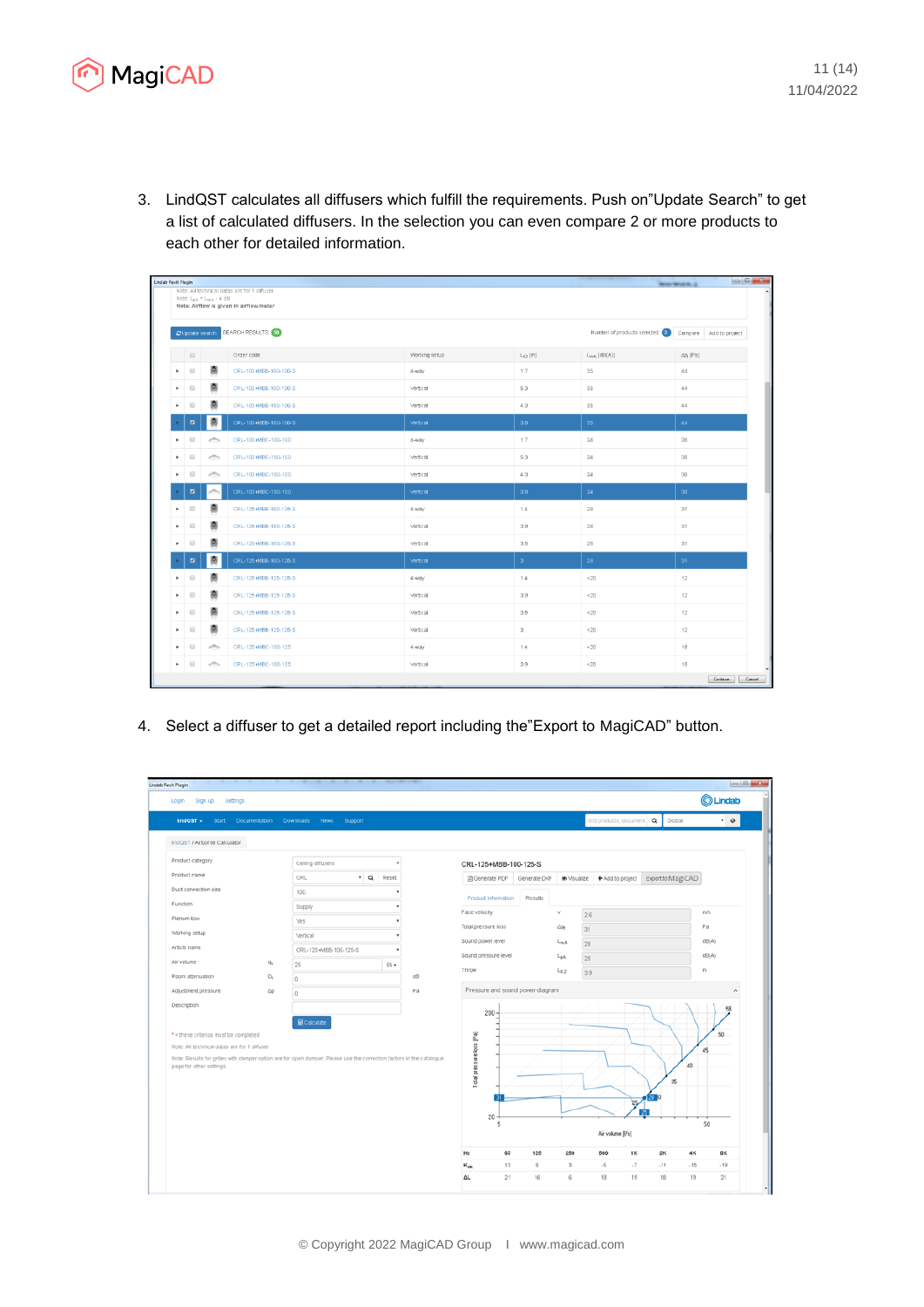

5. Insert the product into the AutoCAD project (with MagiCAD) If plugin is used together with MagiCAD plugin adds the selected product to the MagiCAD project at first. Therefore user code and air system is asked from designer in the following dialog:

|                               | Lindab MagiCAD plugin 2019.6.1<br>$\times$ |                             |                           |        |  |  |  |  |  |  |
|-------------------------------|--------------------------------------------|-----------------------------|---------------------------|--------|--|--|--|--|--|--|
| Product code<br>AC-11-200-100 | Description<br>Grille                      | User code<br><b>LIND146</b> | Air system<br>S1 Supply 1 |        |  |  |  |  |  |  |
|                               |                                            |                             |                           |        |  |  |  |  |  |  |
|                               |                                            |                             |                           |        |  |  |  |  |  |  |
|                               |                                            |                             |                           |        |  |  |  |  |  |  |
|                               |                                            |                             |                           |        |  |  |  |  |  |  |
|                               |                                            |                             |                           |        |  |  |  |  |  |  |
|                               |                                            |                             |                           |        |  |  |  |  |  |  |
|                               |                                            |                             |                           |        |  |  |  |  |  |  |
|                               |                                            |                             |                           |        |  |  |  |  |  |  |
|                               |                                            |                             |                           |        |  |  |  |  |  |  |
|                               |                                            |                             |                           |        |  |  |  |  |  |  |
|                               |                                            |                             |                           |        |  |  |  |  |  |  |
| Ok                            |                                            |                             |                           | Cancel |  |  |  |  |  |  |

Then installation point of product is requested to shown at the plan.

## LindQST for silencers

LindQST is a web based selection tool for Lindabs Comfort product range including documentation.

Push the "LindQST for silencers" button in AutoCAD to open a web browser and point out duct where silencer will be installed to. If user selects some duct, dimensions and sound data values are transferred to LindQST. User can continue also without pointing out the duct but then the values are not transferred to LindQST.

Plugin directs user to Silencer Calculator in Lindqst: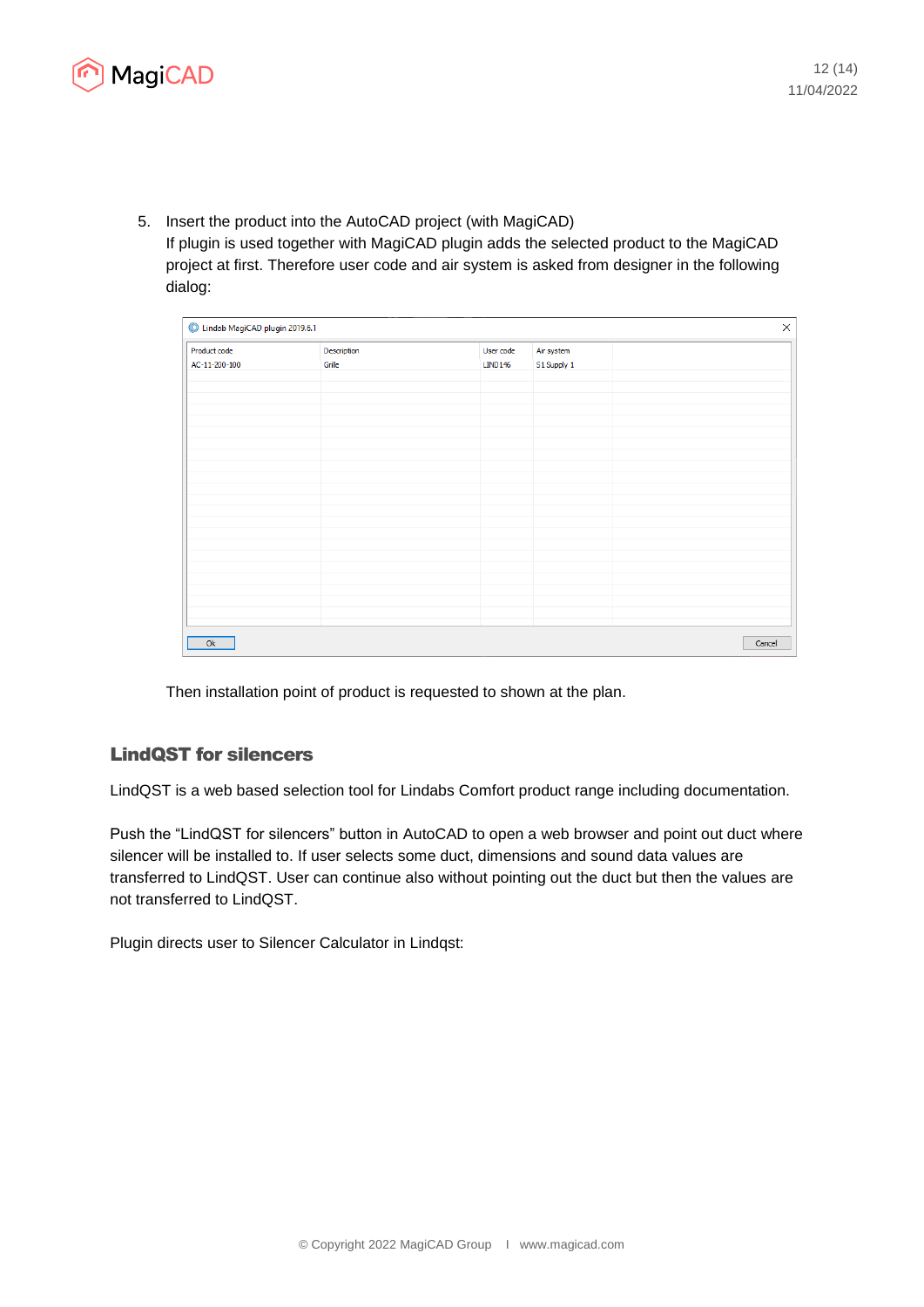

| lindQST $\sim$<br><b>Start</b><br><b>Documentation</b> | <b>Downloads</b>    |                           | Support<br><b>News</b> |                                       |                            |                            | find products, documents et $\boxed{\mathbf{Q}}$ |                          |                          |          |                   | Global   |           | $\mathbf{v}$ 0 |
|--------------------------------------------------------|---------------------|---------------------------|------------------------|---------------------------------------|----------------------------|----------------------------|--------------------------------------------------|--------------------------|--------------------------|----------|-------------------|----------|-----------|----------------|
| lindQST / Silencer Calculator                          |                     |                           |                        |                                       |                            |                            |                                                  |                          |                          |          |                   |          |           |                |
| 1                                                      | 2 <sup>1</sup><br>► |                           |                        |                                       |                            | KVDP-90K-100-600           |                                                  |                          |                          |          |                   |          |           |                |
| 3 <sup>7</sup>                                         | ◢<br>4              |                           |                        |                                       | <b>A</b> Generate PDF      |                            | + Add to project                                 |                          |                          |          | Export to MagiCAD |          |           |                |
| System                                                 | Supply              |                           | ٠                      |                                       |                            | <b>Product information</b> |                                                  | <b>Results</b>           |                          |          |                   |          |           |                |
| Placement                                              | After fan           |                           | ٠                      |                                       | <b>Total pressure loss</b> |                            |                                                  |                          | 37                       |          |                   |          |           | Pa             |
| Fan                                                    | Not selected        | $\boldsymbol{\mathrm{v}}$ | $\bullet$              |                                       | Face velocity              |                            |                                                  |                          | 6.4                      |          |                   |          |           | m/s            |
| $L_{wi}$                                               |                     |                           |                        |                                       | 63                         | 125                        | 250                                              | 500                      | <b>1K</b>                | 2K       | <b>4K</b>         | 8K       | dB(A)     | <b>NR</b>      |
| 63<br>125<br>250<br>500                                | 1K<br><b>2K</b>     | 4K                        | <b>8K</b>              | L <sub>wi</sub>                       | ×                          | ×                          | ×                                                | ٠                        | ×,                       | ×,       | ٠                 | ٠        | 0         | $\circ$        |
| ÷,                                                     |                     |                           |                        | ΔL                                    | 11<br>57                   | 12<br>58                   | 13<br>55                                         | 21<br>50                 | 34<br>40                 | 32<br>32 | 27<br>19          | 30<br>10 | 51        | 47             |
| Duct type                                              | Circular            |                           | ٠                      | $\mathsf{L}_{\mathsf{w}}$<br>$L_{wo}$ | ä,                         | ä,                         | $\mathcal{L}_{\mathcal{A}}$                      | $\overline{\phantom{a}}$ | $\overline{\phantom{a}}$ | à,       | ÷.                | $\sim$   | $\bullet$ | $\mathbf 0$    |
| Silencer type                                          | Straight            |                           | v                      |                                       | dB                         | dB                         | dB                                               | dB                       | dB                       | dB       | dB                | dB       | dB(A)     | <b>NR</b>      |
| Product name                                           | KVDP-90K v          | $\alpha$                  | Reset                  |                                       |                            |                            |                                                  |                          |                          |          |                   |          |           |                |
| Duct connection size                                   | 100                 |                           | mm                     |                                       |                            |                            |                                                  |                          |                          |          |                   |          |           |                |
| Length                                                 | 600                 |                           | mm                     |                                       |                            |                            |                                                  |                          |                          |          |                   |          |           |                |
| Air volume<br>$q_v$                                    | 50                  |                           | $\frac{1}{s}$          |                                       |                            |                            |                                                  |                          |                          |          |                   |          |           |                |
| <b>Description</b>                                     |                     |                           |                        |                                       |                            |                            |                                                  |                          |                          |          |                   |          |           |                |
|                                                        | <b></b> Calculate   |                           |                        |                                       |                            |                            |                                                  |                          |                          |          |                   |          |           |                |

**NOTE: You must start LindQST Calculator with the button in AutoCAD to be able to use the transfer function into MagiCAD for AutoCAD.** 

When silencer is selected press "Export to MagiCAD" button.

User code is asked in the following dialog for each silencers: